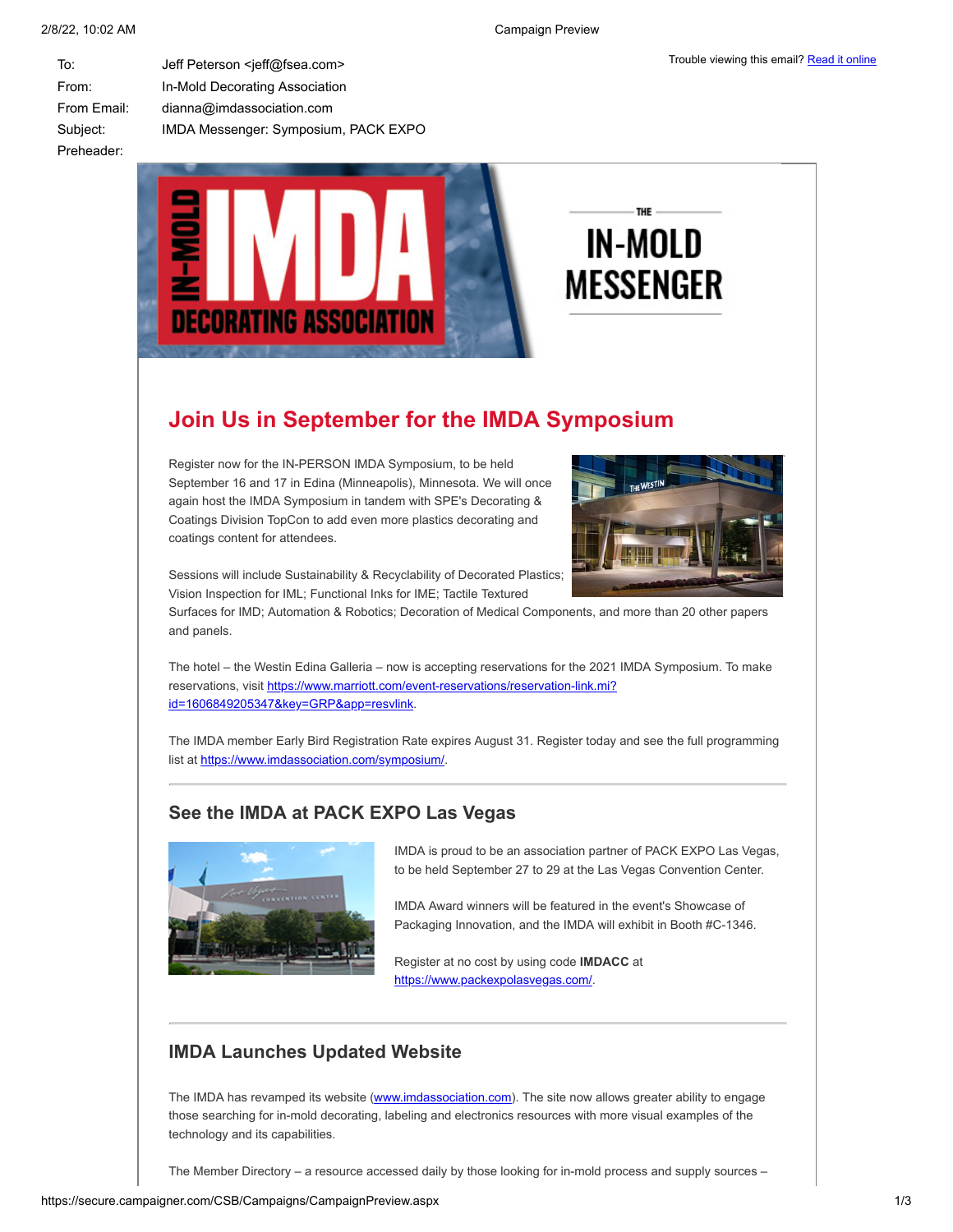also allows new functionality, including increased branding opportunities. IMDA Members will receive additional information from Managing Director Dianna Brodine on how to enhance their listings.

A new Sustainability & Recyclability page is in development to provide resources that promote the benefits of in-mold technology to brand owners and others in the plastics decoration and labeling industries. The



Members Only section of the website (including Technical Guidelines, Case Studies and more) will launch at the end of August.

**IMDA greatly appreciates the support of its Platinum Sponsors:**





### **IMDA Symposium: Tabletop Exhibit Reservations Open**



Because of space restrictions, booth availability will be limited at the 2021 IMDA Symposium. Industry suppliers who are interested in exhibiting should download the form, fill it out and return it today to secure your spot.

Industry leaders currently scheduled to be at the event include 3DT, AkzoNobel, Arburg, CDigital, Diversified Printing Techniques, GEW, Heraeus, KURZ, Sussex IM, Tributek, Wipfli and YUPO..

[Download the exhibit form](https://imdassociation.com/wp-content/uploads/2021/08/2021_TopConIMDA_SupplierTradeForm-imda.pdf) for more information.

#### **In-Mold in the News**

[Fort Dearborn and Multi-Color to Merge](https://imdassociation.com/industrials-cdr-leads-merger-of-fort-dearborn-and-multi-color-corporation-to-create-scaled-global-label-manufacturer/)

[DuraTech Industries Launches 8-Part Video Series on In-Mold Decorating](https://www.youtube.com/watch?v=YwdwTgFCgkk)

[AWA Offers Annual Label Market Overview](https://plasticsdecorating.com/articles/2021/awa-annual-review-label-and-product-decoration/)

[Packaging Industry Consolidation in Every Direction](https://www.piworld.com/article/the-target-report-packaging-industry-consolidation-in-every-direction/)



#### **Did You Miss the Big Announcement? See the IMDA Awards Honorees**

The 2021 IMDA Awards Competition recognized outstanding IML, IMD and IME submissions that were produced in 2020 or are slated for release in 2021. We had a near[record number of entries this year, and our judges were faced with a tough task. Learn](https://imdassociation.com/imda-awards/2021-imda-awards/) more about the honorees in each category.

#### **In-Mold Tips and Tricks**

*The IMDA has a troubleshooting guide on its website ([www.imdassociation.com\)](http://www.imdassociation.com/) for members. The following is one of many problem-solving tips available.*

In-mold substrates (sheets, molds, labels, etc.) must be stored properly – whether printed or unprinted – to avoid